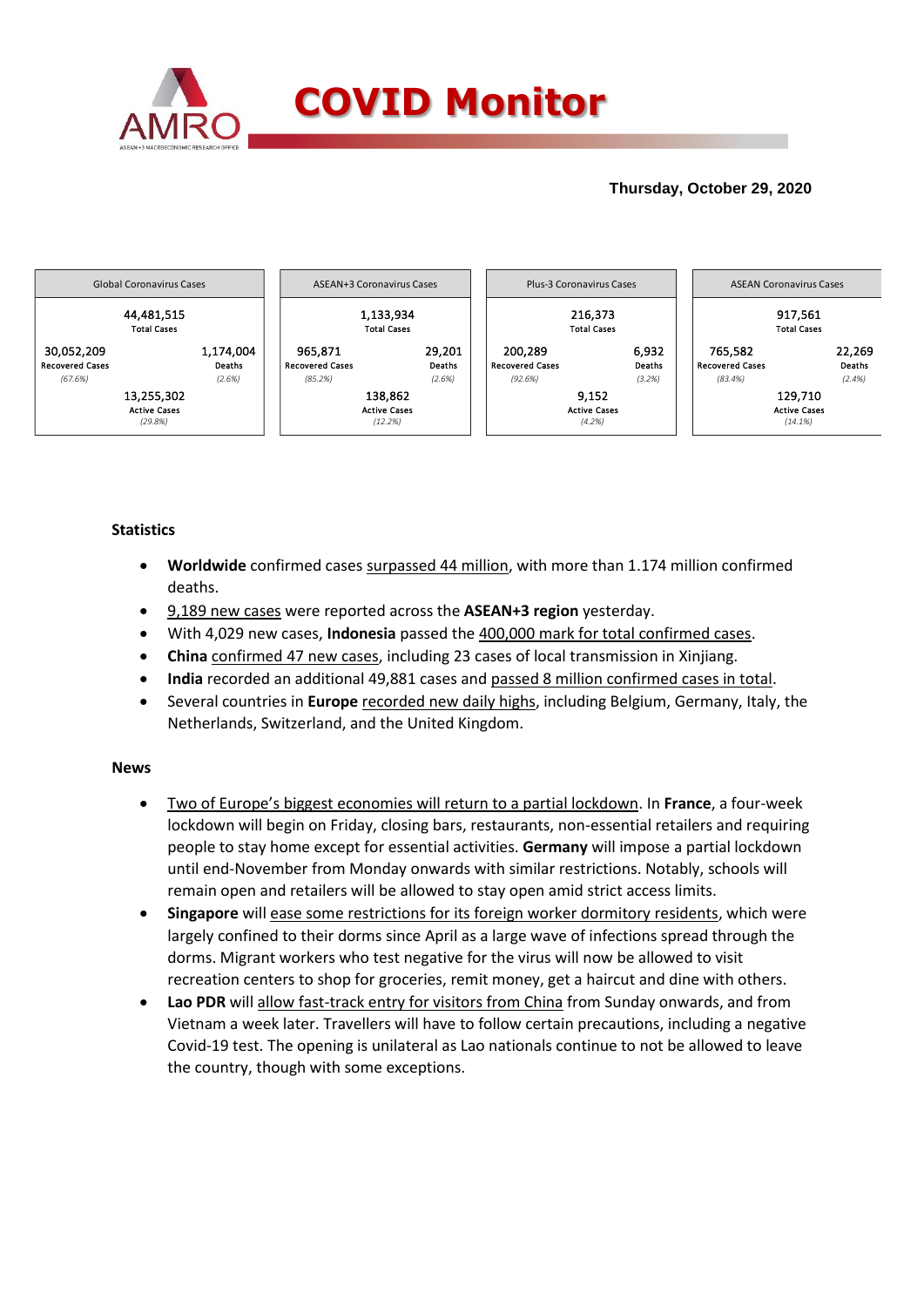

#### Overview of Confirmed COVID-19 Cases

|  | Data as of 28/10/2020 |  |
|--|-----------------------|--|
|  |                       |  |

| Economy                                                                                   | <b>Total</b><br>Cases                                                           | Cases per 1M<br>Population                                       | <b>New</b><br>Cases                                             | <b>New Cases per</b><br>1M Pop.                          | <b>New Cases</b><br>$(7$ -day avg $)^1$ | <b>ANew Cases</b>                                             | Δ% New<br>Cases                               | <b>Total</b><br>Deaths                                               | <b>New</b><br><b>Deaths</b>                 | <b>Fatality</b><br><b>Rate (%)</b>             | <b>Total</b><br><b>Recovered</b>                                   | <b>Recovery</b><br><b>Rate (%)</b>           | Active<br>Cases                                               | <b>Resolved cases</b><br>$(96)^2$ |
|-------------------------------------------------------------------------------------------|---------------------------------------------------------------------------------|------------------------------------------------------------------|-----------------------------------------------------------------|----------------------------------------------------------|-----------------------------------------|---------------------------------------------------------------|-----------------------------------------------|----------------------------------------------------------------------|---------------------------------------------|------------------------------------------------|--------------------------------------------------------------------|----------------------------------------------|---------------------------------------------------------------|-----------------------------------|
| Global                                                                                    | 44,481,515                                                                      |                                                                  | 530,429                                                         |                                                          |                                         | 64,758                                                        | $1.2$                                         | 1,174,004                                                            | 7,256                                       | 2.6                                            | 30,052,209                                                         | 67.6                                         | 13,255,302                                                    | 70.2                              |
| ASEAN+3                                                                                   | 1,133,934                                                                       |                                                                  | 9,189                                                           |                                                          |                                         | 1,036                                                         | 0.8                                           | 29,201                                                               | 200                                         | 2.6                                            | 965,871                                                            | 85.2                                         | 138,862                                                       | 70.1                              |
| Plus-3                                                                                    | 216,373                                                                         |                                                                  | 905                                                             |                                                          |                                         | 112                                                           | 0.4                                           | 6,932                                                                | 6                                           | 3.2                                            | 200,289                                                            | 92.6                                         | 9,152                                                         | 87.8                              |
| <b>ASEAN</b>                                                                              | 917,561                                                                         |                                                                  | 8,284                                                           |                                                          |                                         | 924                                                           | 0.9                                           | 22,269                                                               | 194                                         | 2.4                                            | 765,582                                                            | 83.4                                         | 129,710                                                       | 86.8                              |
|                                                                                           |                                                                                 |                                                                  |                                                                 |                                                          |                                         |                                                               |                                               |                                                                      |                                             |                                                |                                                                    |                                              |                                                               |                                   |
| China                                                                                     | 85,915                                                                          | 61                                                               | 47                                                              | 0.0                                                      |                                         | 5                                                             | 0.1                                           | 4,634                                                                | $\mathbf 0$                                 | 5.4                                            | 80,940                                                             | 94.2                                         | 341                                                           | 99.6                              |
| Hong Kong, China                                                                          | 5,310                                                                           | 695                                                              | $\overline{2}$                                                  | 0.3                                                      |                                         | $-3$                                                          | 0.0                                           | 105                                                                  | 0                                           | 2.0                                            | 5,063                                                              | 95.3                                         | 142                                                           | 97.3                              |
| Japan                                                                                     | 98,877                                                                          | 786                                                              | 731                                                             | 5.8                                                      |                                         | 88                                                            | 0.7                                           | 1,731                                                                | 5                                           | 1.8                                            | 90,118                                                             | 91.1                                         | 7,028                                                         | 92.9                              |
| Korea                                                                                     | 26,271                                                                          | 505                                                              | 125                                                             | 2.4                                                      |                                         | 22                                                            | 0.5                                           | 462                                                                  | 1                                           | 1.8                                            | 24,168                                                             | 92.0                                         | 1,641                                                         | 93.8                              |
|                                                                                           |                                                                                 |                                                                  |                                                                 |                                                          |                                         |                                                               |                                               |                                                                      |                                             |                                                |                                                                    |                                              |                                                               |                                   |
| Indonesia                                                                                 | 400,483                                                                         | 1,484                                                            | 4,029                                                           | 14.9                                                     |                                         | 509                                                           | 1.0                                           | 13,612                                                               | 100                                         | 3.4                                            | 325,793                                                            | 81.4                                         | 61,078                                                        | 84.7                              |
| Malaysia                                                                                  | 29,441                                                                          | 886                                                              | 801                                                             | 24.1                                                     |                                         | $-34$                                                         | 2.8                                           | 246                                                                  | 8                                           | 0.8                                            | 19,072                                                             | 64.8                                         | 10,123                                                        | 65.6                              |
| Philippines                                                                               | 375,180                                                                         | 3,409                                                            | 2,036                                                           | 18.5                                                     |                                         | 522                                                           | 0.5                                           | 7,114                                                                | 61                                          | 1.9                                            | 329,111                                                            | 87.7                                         | 38,955                                                        | 89.6                              |
| Singapore                                                                                 | 57,987                                                                          | 10,170                                                           | $\overline{7}$<br>4                                             | 1.2                                                      |                                         | $\mathbf 0$<br>-9                                             | 0.0                                           | 28<br>59                                                             | $\mathbf 0$                                 | 0.0 <sub>1</sub>                               | 57,890                                                             | 99.8                                         | 69                                                            | 99.9                              |
| Thailand                                                                                  | 3,763                                                                           | 55                                                               |                                                                 | 0.1                                                      |                                         |                                                               | 0.1                                           |                                                                      | 0                                           | 1.6                                            | 3,570                                                              | 94.9                                         | 134                                                           | 96.4                              |
| Brunei Darussalam                                                                         | 148                                                                             | 328                                                              | $\pmb{0}$                                                       | 0.0                                                      |                                         | $\mathsf 0$                                                   | 0.0                                           | $\overline{3}$                                                       | 0                                           | 2.0                                            | 143                                                                | 96.6                                         | $\overline{2}$                                                | 98.6                              |
| Cambodia                                                                                  | 290                                                                             | 17                                                               | $\mathbf 0$                                                     | 0.0                                                      |                                         | $-2$                                                          | 0.0                                           | $\mathbf 0$                                                          | 0                                           | 0.0                                            | 283                                                                | 97.6                                         | $\overline{7}$                                                | 97.6                              |
| Lao PDR                                                                                   | 24                                                                              | $\overline{\mathbf{3}}$                                          | $\Omega$                                                        | 0.0                                                      |                                         | $\mathbf 0$                                                   | 0.0                                           | $\mathbf 0$                                                          | 0                                           | 0.0                                            | 22                                                                 | 91.7                                         | $\overline{2}$                                                | 91.7                              |
| Myanmar                                                                                   | 49,072                                                                          | 919                                                              | 1,406                                                           | 26.3                                                     |                                         | $-60$                                                         | 2.9                                           | 1172                                                                 | 25                                          | 2.4                                            | 28636                                                              | 58.4                                         | 19,264                                                        | 60.7                              |
| Vietnam                                                                                   | 1,173                                                                           | 12                                                               | $\mathbf{1}$                                                    | 0.0                                                      |                                         | $-2$                                                          | 0.1                                           | 35                                                                   | 0                                           | 3.0                                            | 1,062                                                              | 90.5                                         | 76                                                            | 93.5                              |
|                                                                                           |                                                                                 |                                                                  |                                                                 |                                                          |                                         |                                                               |                                               |                                                                      |                                             |                                                |                                                                    |                                              |                                                               |                                   |
| Belgium                                                                                   | 368,337                                                                         | 31,982                                                           | 34,619                                                          | 3,005.9                                                  |                                         | 21,932                                                        | 10.4                                          | 11,170                                                               | 271                                         | 3.0                                            |                                                                    |                                              |                                                               |                                   |
| France                                                                                    | 1,240,862                                                                       | 19,092                                                           | 34,848                                                          | 536.2                                                    |                                         | 1,588                                                         | 2.9                                           | 35,493                                                               | 225                                         | 2.9                                            |                                                                    | J.                                           |                                                               |                                   |
| Germany                                                                                   | 486,972                                                                         | 5,869                                                            | 23,553                                                          | 283.8                                                    |                                         | 10,392                                                        | 5.1                                           | 10,259                                                               | 138                                         | 2.1                                            | 336,764                                                            | 69.2                                         | 139,949                                                       | 71.3                              |
| Italy                                                                                     | 589,766                                                                         | 9,791                                                            | 24,988                                                          | 414.9                                                    |                                         | 2,999                                                         | 4.4                                           | 37,905                                                               | 205                                         | 6.4                                            | 275,404                                                            | 46.7                                         | 276,457                                                       | 53.1                              |
| Netherlands                                                                               | 326,308                                                                         | 18,882                                                           | 14,419                                                          | 834.4                                                    |                                         | 4,127                                                         | 4.6                                           | 7,265                                                                | 123                                         | 2.2                                            |                                                                    | $\sim$                                       |                                                               | $\sim$                            |
| Spain                                                                                     | 1,136,503                                                                       | 24,250                                                           | 19,765                                                          | 421.7                                                    |                                         | 1,347                                                         | 1.8                                           | 35,466                                                               | 168                                         | 3.1                                            | 150,376                                                            | 13.2                                         | 53,521                                                        | 95.3                              |
| Switzerland                                                                               | 135,658                                                                         | 15,688                                                           | 8,616                                                           | 996.4                                                    |                                         | 2,667                                                         | 6.8                                           | 2,158                                                                | 11                                          | 1.6                                            | 65,100                                                             | 48.0                                         | 68,400                                                        | 49.6                              |
|                                                                                           |                                                                                 |                                                                  |                                                                 |                                                          |                                         |                                                               |                                               |                                                                      |                                             |                                                | ÷                                                                  | $\overline{\phantom{a}}$                     |                                                               | $\sim$                            |
|                                                                                           |                                                                                 |                                                                  |                                                                 |                                                          |                                         |                                                               |                                               |                                                                      |                                             |                                                |                                                                    |                                              |                                                               | 93.4                              |
|                                                                                           |                                                                                 |                                                                  |                                                                 |                                                          |                                         |                                                               |                                               |                                                                      |                                             |                                                |                                                                    |                                              |                                                               | 88.4                              |
|                                                                                           |                                                                                 |                                                                  |                                                                 |                                                          |                                         |                                                               |                                               |                                                                      |                                             |                                                |                                                                    |                                              |                                                               | 85.0                              |
|                                                                                           |                                                                                 |                                                                  |                                                                 |                                                          |                                         |                                                               |                                               |                                                                      |                                             |                                                |                                                                    |                                              |                                                               | 94.3                              |
|                                                                                           |                                                                                 |                                                                  |                                                                 |                                                          |                                         |                                                               |                                               |                                                                      |                                             |                                                |                                                                    |                                              |                                                               | 95.3                              |
|                                                                                           |                                                                                 |                                                                  |                                                                 |                                                          |                                         |                                                               |                                               |                                                                      |                                             |                                                |                                                                    |                                              |                                                               | 42.6                              |
|                                                                                           |                                                                                 |                                                                  |                                                                 |                                                          |                                         |                                                               |                                               |                                                                      |                                             |                                                |                                                                    |                                              |                                                               |                                   |
| Australia                                                                                 | 27,565                                                                          | 1,061                                                            | 12                                                              | 0.5                                                      |                                         | $-2$                                                          | 0.0                                           | 907                                                                  | $\mathsf{O}\xspace$                         | 3.3                                            | 25,231                                                             | 91.5                                         | 1,427                                                         | 94.8                              |
| India                                                                                     | 8,040,203                                                                       | 5,871                                                            | 49,881                                                          | 36.4                                                     |                                         | 5,988                                                         | 0.6                                           | 120,527                                                              | 517                                         | 1.5                                            | 7,315,989                                                          | 91.0                                         | 603,687                                                       | 92.5                              |
| Iran                                                                                      | 588,648                                                                         | 6,995                                                            | 6,824                                                           | 81.1                                                     |                                         | $-144$                                                        | 1.2                                           | 33,714                                                               | 415                                         | 5.7                                            | 467,917                                                            | 79.5                                         | 87,017                                                        | 85.2                              |
| Russia                                                                                    | 1,553,028                                                                       | 10,592                                                           | 15,886                                                          | 108.3                                                    |                                         | $-456$                                                        | 1.0                                           | 26,752                                                               | 343                                         | 1.7                                            | 1,164,915                                                          | 75.0                                         | 361,361                                                       | 76.7                              |
| Saudi Arabia                                                                              | 346,047                                                                         | 9,954                                                            | 416                                                             | 12.0                                                     |                                         | 17                                                            | 0.1                                           | 5,348                                                                | 19                                          | 1.5                                            | 332,550                                                            | 96.1                                         | 8,149                                                         | 97.6                              |
| South Africa                                                                              | 719,714                                                                         | 12,051                                                           | 1,863                                                           | 31.2                                                     |                                         | 771                                                           | 0.3                                           | 19,111                                                               | 58                                          | 2.7                                            | 648,654                                                            | 90.1                                         | 51,949                                                        | 92.8                              |
| United Kingdom<br>Brazil<br>Canada<br>Argentina<br>Mexico<br>Peru<br><b>United States</b> | 945,378<br>5,468,270<br>228,366<br>1,130,533<br>906,863<br>892,497<br>8,786,763 | 14,057<br>25,870<br>6,039<br>24,819<br>7,135<br>27,190<br>26,542 | 27,803<br>28,629<br>2,663<br>13,924<br>5,595<br>1,923<br>78,689 | 413.4<br>135.4<br>70.4<br>305.7<br>44.0<br>58.6<br>237.7 |                                         | 4,918<br>$-1,158$<br>$-67$<br>$-384$<br>$-347$<br>64<br>4,454 | 3.0<br>0.5<br>1.2<br>1.2<br>0.6<br>0.2<br>0.9 | 46,791<br>158,456<br>10,084<br>30,071<br>90,309<br>34,257<br>226,770 | 400<br>510<br>32<br>341<br>495<br>60<br>985 | 4.9<br>2.9<br>4.4<br>2.7<br>10.0<br>3.8<br>2.6 | 4,947,777<br>191,723<br>931,147<br>765,128<br>816,688<br>3,518,140 | 90.5<br>84.0<br>82.4<br>84.4<br>91.5<br>40.0 | 362,037<br>26,559<br>169,315<br>51,426<br>41,552<br>5,041,853 |                                   |

Source: Haver Analytics, sourced from John Hopkins University; AMRO staff calculations.<br>Notes: New cases since previous day. ∆% refers to percentage change since previous day. Fatality rate measured as deaths per confirmed